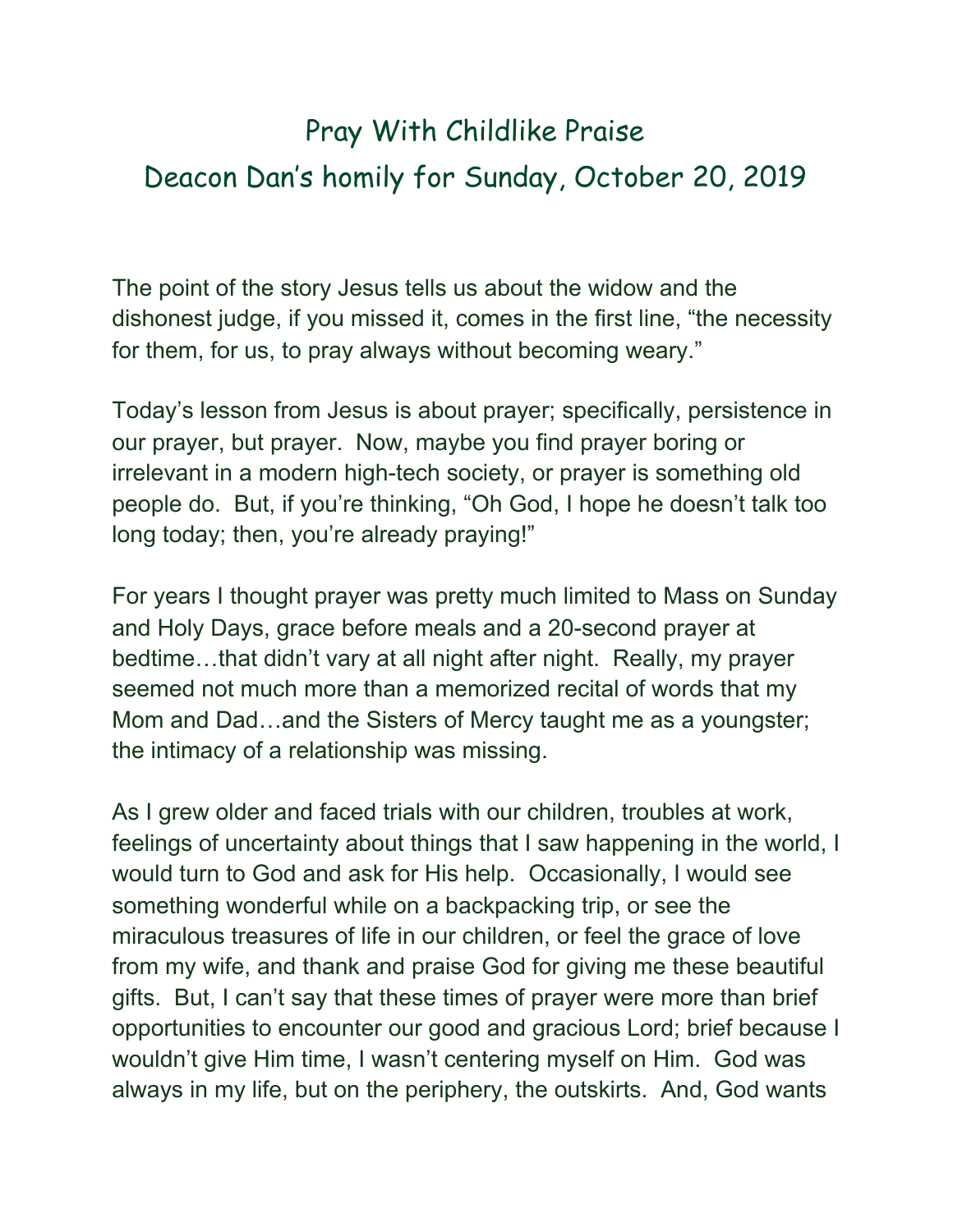more than that for us. He wants all of us. He calls us to be in relationship with Him through prayer.

St. Paul says, "Rejoice always. Pray without ceasing. In all circumstances give thanks, for this is the will of God for you in Christ Jesus" (1 Thessalonians 5:16-18).

Terri and I have been married for nearly 46 years. We dated for a year before that. During our courtship, we couldn't wait to see each other; We couldn't wait to talk together and share everything about our lives. We would leave notes for each other on our cars if the other was at work. We got to know each other by talking, sharing, and listening…listening. Throughout our marriage, when things would get a bit dicey, it was the conversation, the sharing, and the listening that was being neglected.

Our relationships with each other, when built on love, are patterned after our relationship with Jesus. Converse/pray, share, listen.

Prayer is important for our spiritual life, our spiritual growth, our knowing Jesus. We know that the Gospels record Jesus praying, but just in the Gospel we heard from today, St. Luke references Jesus praying 18 times!

4:21. After all the people had been baptized and Jesus also was baptized and was praying, heaven was opened.

5:16. The report about him spread all the more, and great crowds assembled to listen to him and to be cured of their ailments, but he would withdraw to deserted places to pray.

Before he selected the 12 apostles, 6:12 In those days he departed to the mountain to pray, and he spent the night in prayer to God.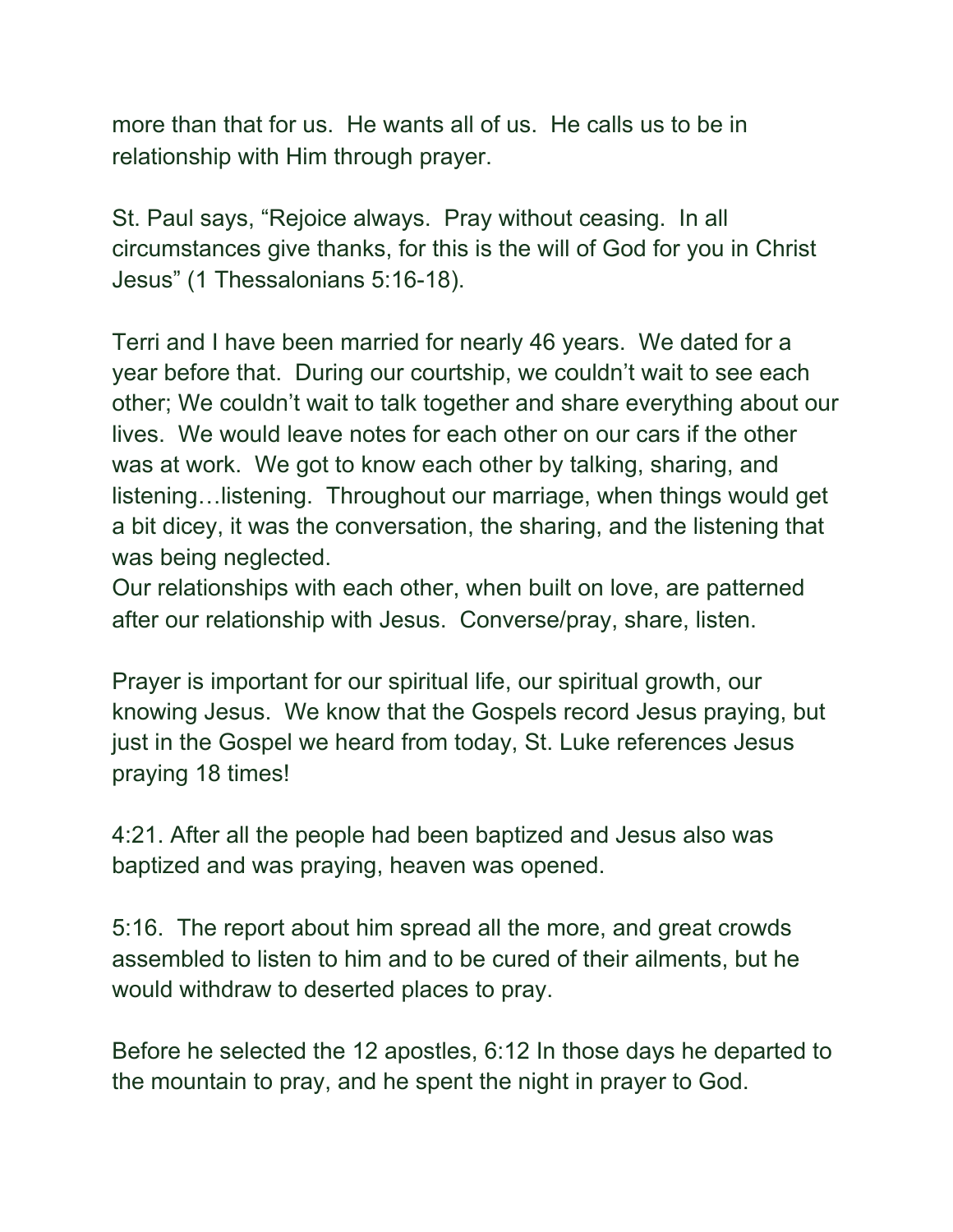9:16. Then, taking the five loaves and the two fish, and looking up to heaven, he said the blessing over them, broke them and gave them to the disciples to set before the crowd.

6:28. While he was praying his face changed in appearance and his clothing became dazzling white.

11:1. He was praying in a certain place, and when he had finished one of his disciples said to him, 'Lord teach us to pray just as John taught his disciples.'

22:17. Then he took a cup, gave thanks, and said Take this and share it among yourselves.

Terri recently purchased a little book for our grandson, Zachary, who was baptized last Sunday. He's seven years old. The name of the book is, "Notes from Jesus: What your new best friend wants you to know" by Mikal Keefer. Here's a little bit from one page on prayer.

"I want you to know…I don't care if you pray with your eyes wide open…

Or while you're riding a bike.

Or while you're cleaning your room.

Or while you're eating a sandwich.

Or while you're watching TV.

Or while you're in class, in church, or in the bathtub.

Or while you're pulling on your sneakers, brushing your teeth, doing homework, yawning yourself awake, or drifting off to sleep.

It's okay with me if you pray while you're weeding the garden, jumping off the high dive, mowing the grass, getting a haircut, walking the dog,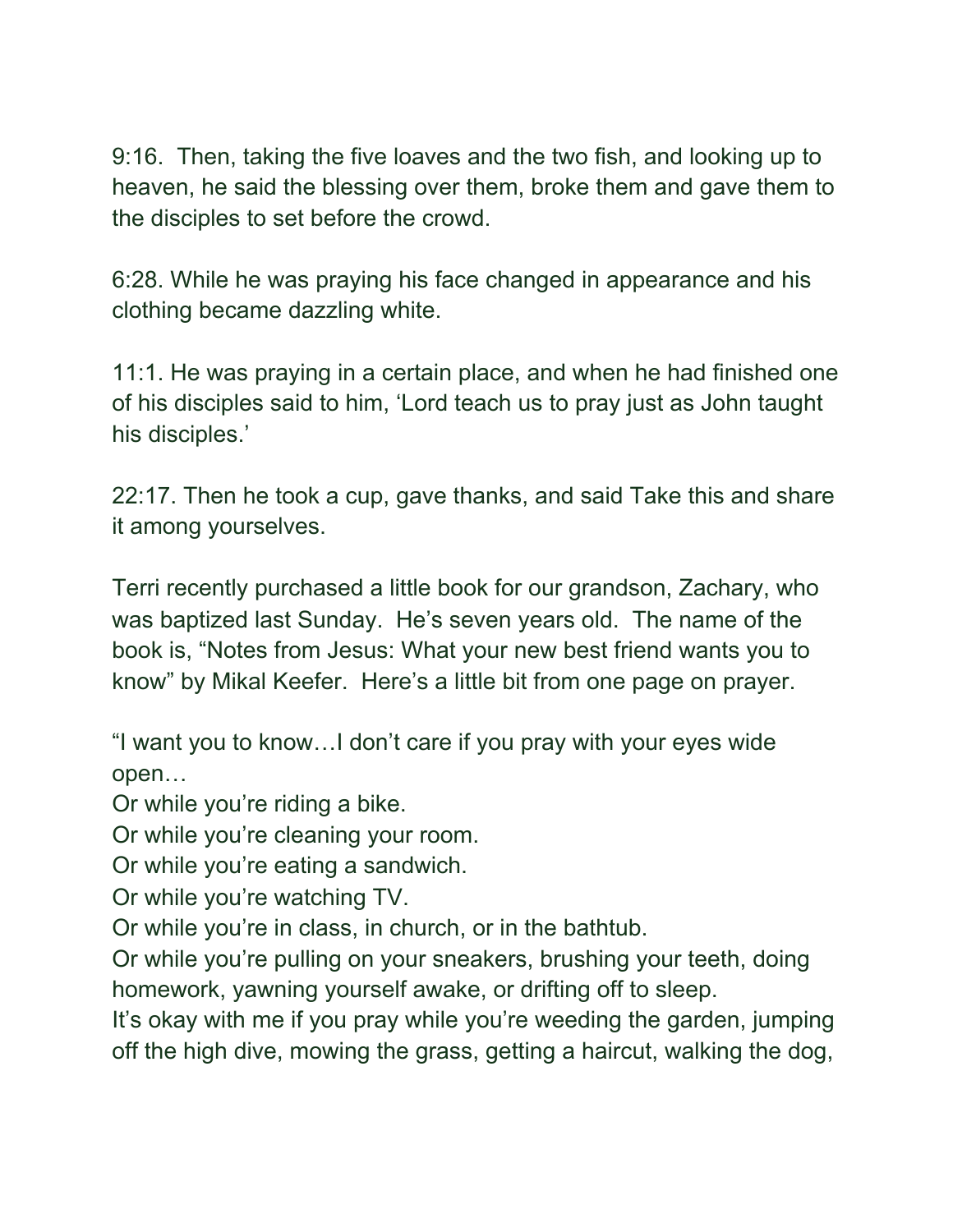making your bed, riding in the car, hopscotching across the playground, or climbing a tree.

You can pray anywhere, anytime, and I'm happy to talk with you. The more we're together, the better I like it!"

Zachary received another book; It's titled, "If I could ask God anything" by Katheryn Slattery. So, I looked through it and found a question that just might help us.

"What should I do when I can't think of what to pray?" It suggests using mnemonic ACTS – like the Acts of the Apostles, St. Luke's second important writing. ACTS stands for Adoration, Confession, Thanksgiving, and Supplication. I know what you might be thinking…You gave this to your grandson…he's only seven! Well, we have high hopes for him.

ADORATION – Start your prayer time by praising God. Tell God how wonderful He is. Tell God how much you appreciate His love and His creation.

CONFESSION – Confess to God all the ways you've let Him down. Tell God you are sorry for your sins. Ask for His forgiveness.

THANKSGIVING - Thank God for all the good things in your life. Once you get started, this may take longer than you think! No matter what your troubles are, there is always much to be thankful for.

SUPPLICATION – The word supplication means to humbly and earnestly ask. Tell God what's going on in your life. Share your prayer requests. Don't hold back. Tell God everything, from the bottom of your heart. God loves you, and He wants to hear every detail.